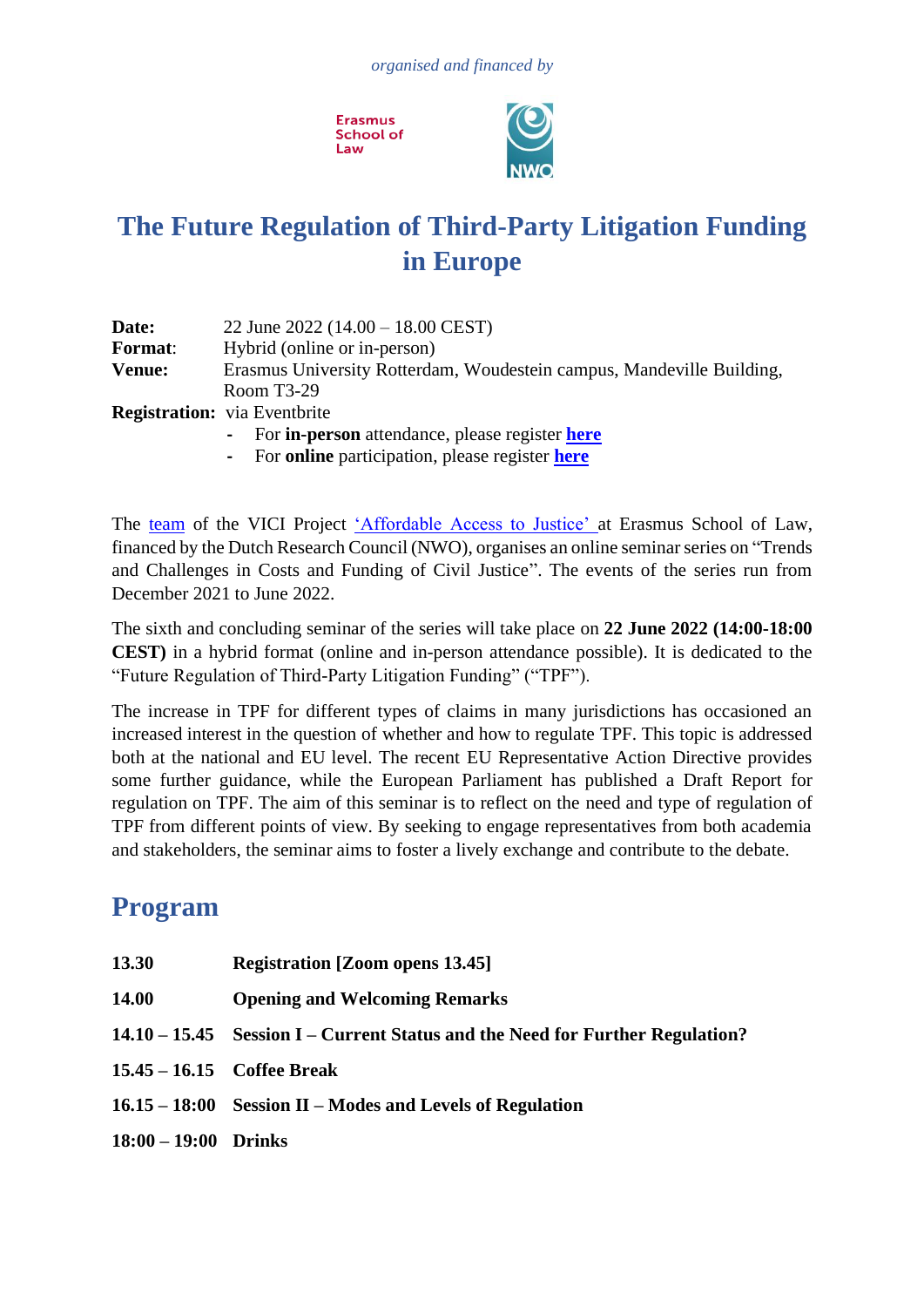## **Session Abstracts**

### **Session I: Current Status and the Need for Further Regulation?**

Profit-seeking and investing in lawsuits are already a reality in Europe. While regulation of TPF is still fragmented, the TPF industry has started to thrive in several EU Member States. In this session, the key-note address will focus on the current *status quo* of the regulation of the TPF market in Europe and beyond. It will assess key legal issues arising from the current limited landscape of regulation. The subsequent roundtable discussion with representatives from national authorities and key stakeholders from the TPF industry will take the floor, share their experience and their perspectives on whether there is a need for further regulation.

### **Session II: Modes and Levels of Regulation**

The European Parliament's [Draft Report with recommendations to the Commission on](https://www.europarl.europa.eu/doceo/document/JURI-PR-680934_EN.pdf)  [Responsible private funding of litigation](https://www.europarl.europa.eu/doceo/document/JURI-PR-680934_EN.pdf) has argued for centralised, more detailed and broader action at the EU level on TPF (beyond the Representative Actions Directive). The Draft Report has already generated reactions from stakeholders as well as the academic community. This session will further investigate and debate different levels and models of regulation of TPF. Questions that will be addressed from varied perspectives include: at which level is it most appropriate to regulate TPF (domestic, regional or international), what type of regulation is most appropriate (self-regulation, soft law or legislation) and what legal issues should be addressed in potential future litigation?

### **Detailed Program**

| 13.30       | <b>Registration [Zoom opens 13.45]</b>                                                                              |
|-------------|---------------------------------------------------------------------------------------------------------------------|
| 14.00       | <b>Opening and Welcoming Remarks</b>                                                                                |
|             | <b>Professor Xandra Kramer</b> (Erasmus University Rotterdam/Utrecht)<br>University, the Netherlands)               |
| 14.10-15.45 | Session I – Current Status and the Need for Further Regulation?                                                     |
|             |                                                                                                                     |
|             | <b><i>Chair:</i></b> Professor Xandra Kramer (Erasmus University Rotterdam/Utrecht)<br>University, the Netherlands) |

*Stakeholder roundtable:*

- **Paulien van der Grinten** (Senior Legislative Lawyer, Ministry of Justice and Security, the Netherlands)
- **Johan Skog** (Partner, Kapatens, Sweden)
- **David Greene** (Partner, Edwin Coe, England)

15:45 – 16.15 **Coffee Break**